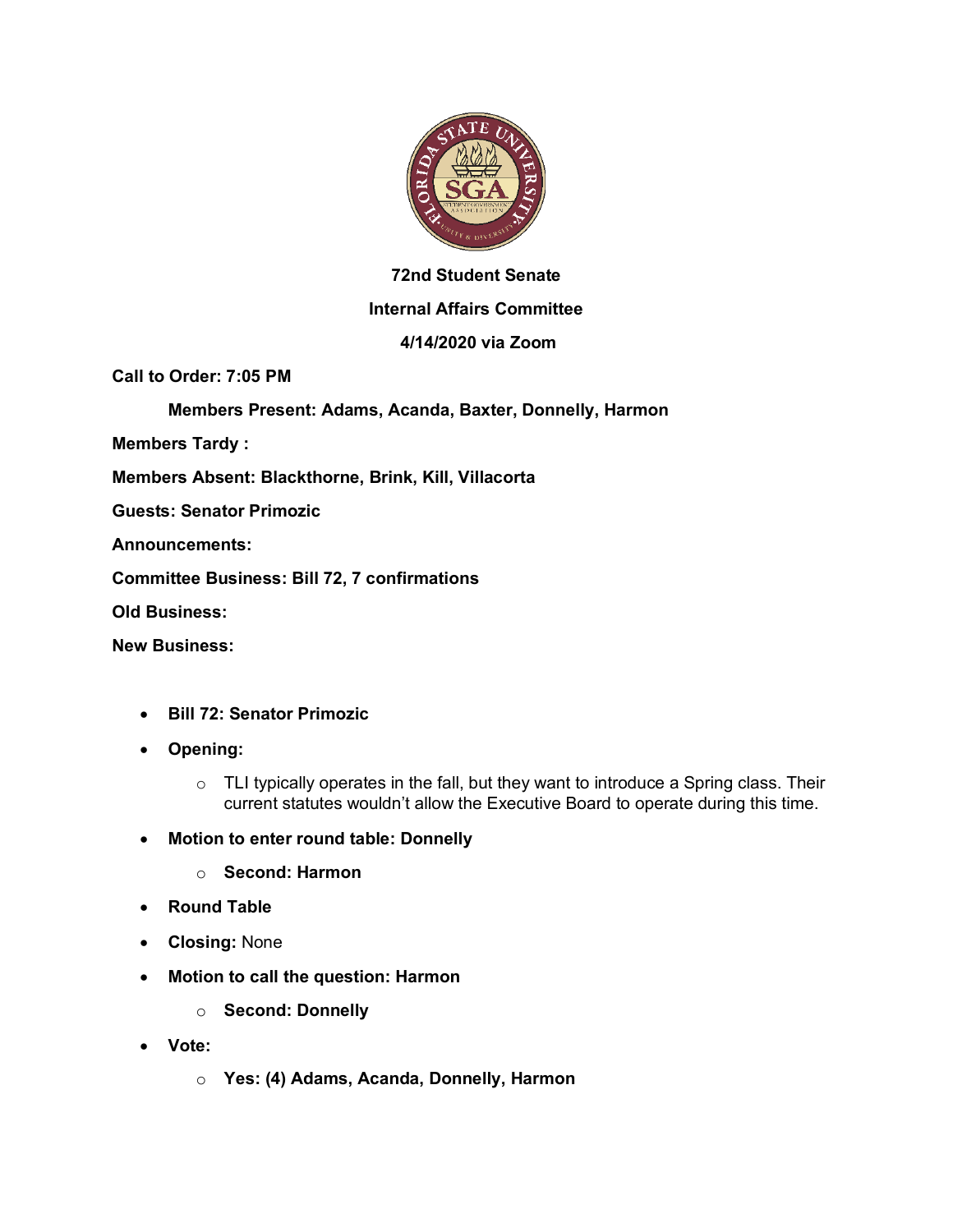- o **No: (0)**
- o **Abs: (0)**
- o **Bill Passes**

## • **Interview 1: Tanvi Marulendra- AASU Director**

## o **Opening Statement:**

■ Spent the past two years as Secretary and Assistant Director, knows strengths and weaknesses of organization, excited for the opportunity to improve it.

#### o **Technical, Non-Debatable Questions:**

- § None
- o **Questions Related to Position:**
	- **Donnelly:** How has your experience within AASU shaped you?
		- Familiar with bureaucratic proceedings and the members within the organization, knows the strengths and weaknesses.
	- **Donnelly:** How do you look to increase engagement?
		- Flyers in residential halls, promoting on social media, being selective in where events are hosted.
	- **Adams:** What are the strengths and weaknesses you've noticed within AASU?
		- Strengths: tight knit community, wants to continue building that community by strengthening executive board. Weaknesses: Can come off as cliquey, wants to continue to expand inclusivity.

# o **Questions of Character:**

- **Donnelly:** How do you deal with conflict within your organization?
	- Conflict is situational, gives example of a time she had to mediate as Assistant Director, finds it important to hear everyone's side of the story, acknowledge their feelings, and decide how to move forward.
- o **Other Questions:**
	- § None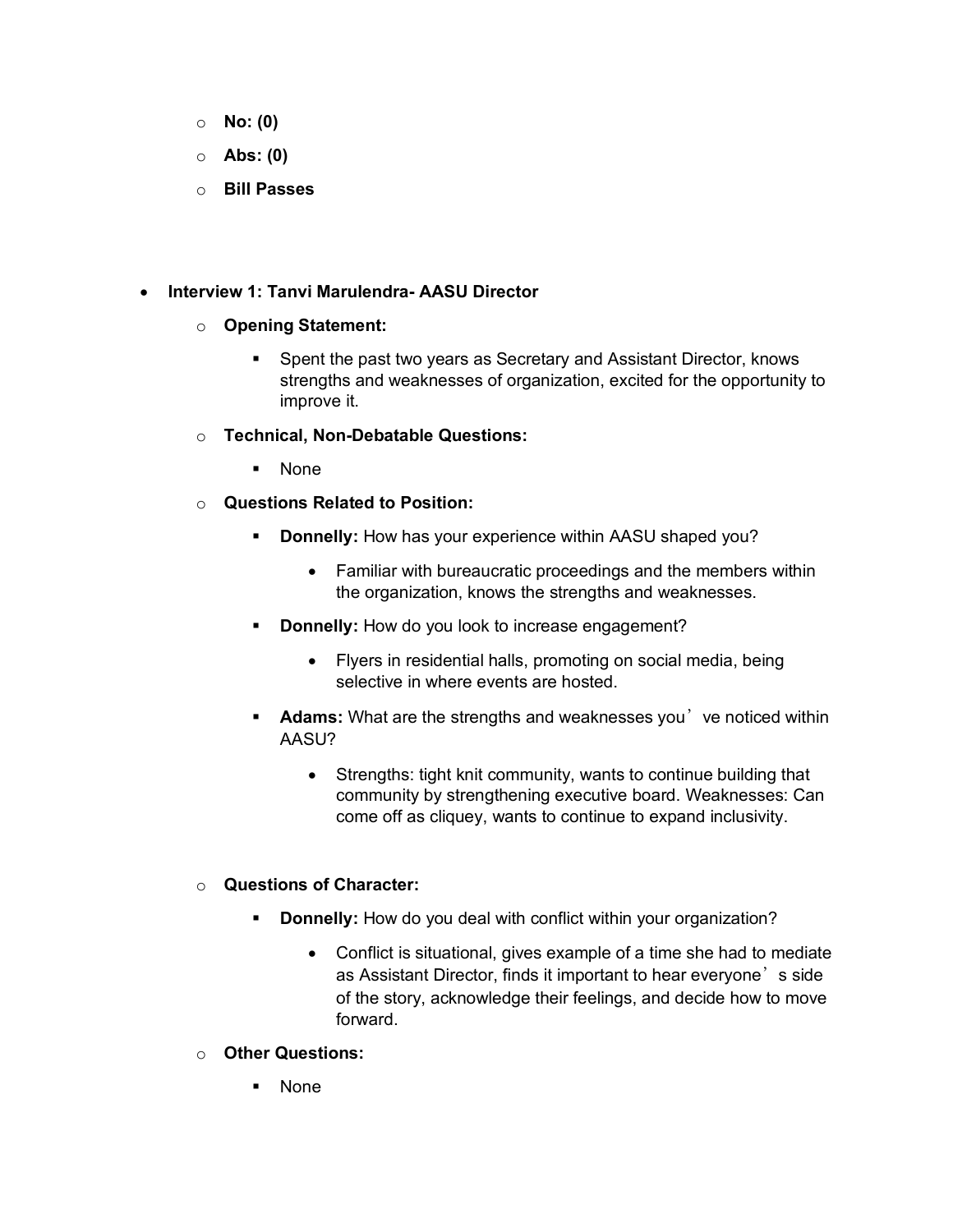- o **Closing**
	- Thank you for your time, so excited to continue building on this agency that I have been a part of for the past three years.
- o **Deliberations**
	- Roundtable
- o **Call to Question**
	- § **Donnelly**
	- § **Harmon seconds**
- o **Voting Results:**
	- § **Yes- (4) Adams, Acanda, Donnelly, Harmon**
	- § **No- (0)**
	- § **Abs- (0)**
	- § **Candidate Passes**
- **Interview 2: Megan McLaughlin- Veteran**'**s Student Union Assistant Director**
	- o **Motion to Table Candidate: Donnelly**
		- § **Second: Harmon**
- **Interview 3: Mannat Thakur- AASU Assistant Director**
	- o **Opening Statement:**
		- Found her home at AASU, helped her find her identity, joined Freshman year as member of committees and fell in love with AASU. Served as Programming Coordinator last year, learned to delegate tasks, run meetings, helped run homecoming. Very excited to continue to serve organization.
	- o **Technical, Non-Debatable Questions:**
		- § **Harmon:** What positions have you held within AASU?
			- Freshman year: member on committees, Sophomore year: General Member. Junior Year: Co-chair of event planning committee and Programming Coordinator.
	- o **Questions Related to Position:**
		- **Harmon:** Do you have any experience outside of AASU that will help you to serve as Assistant Director?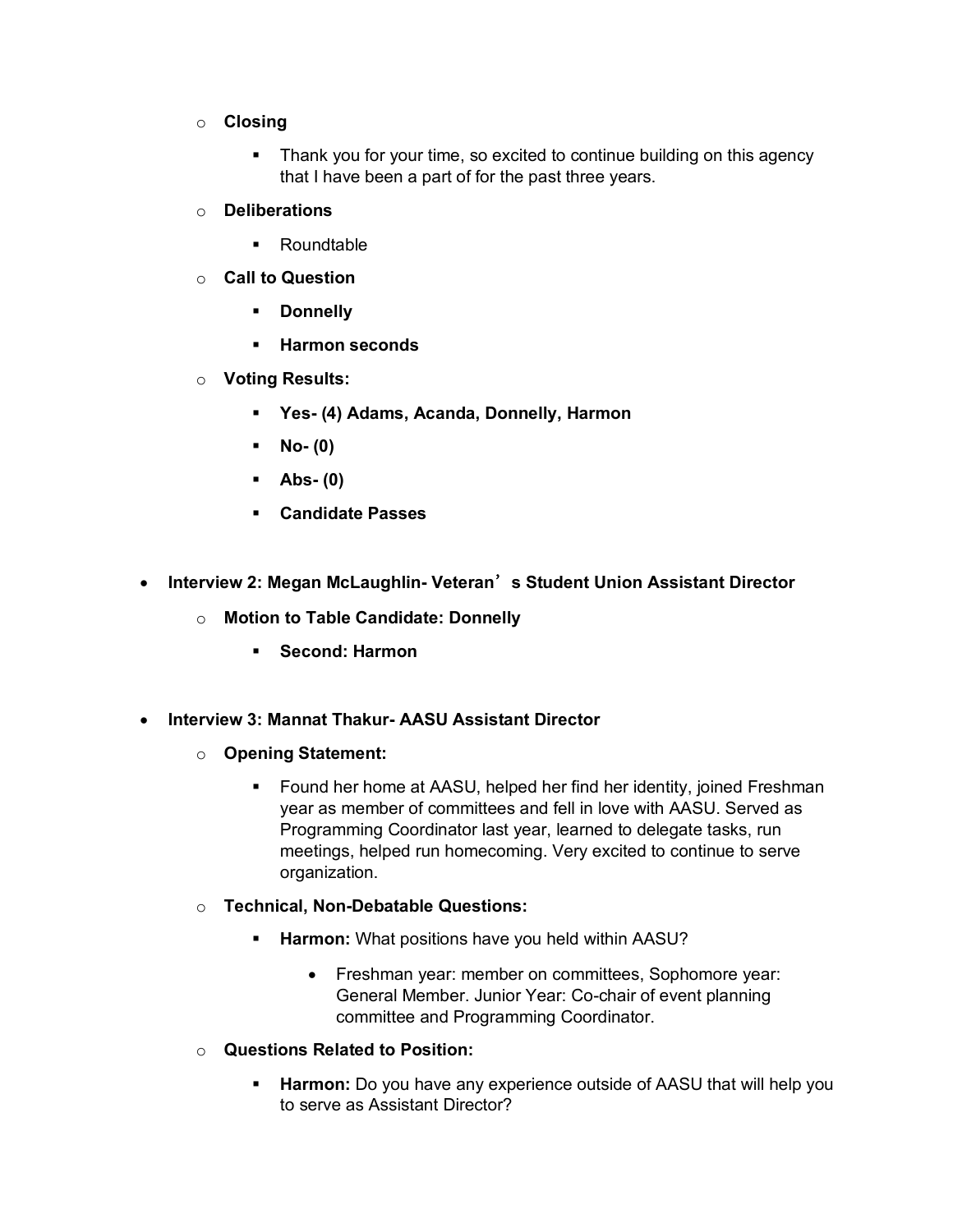- Service Leadership Seminar Coordinator, allowed her to develop curriculum and choose executive board.
- o **Questions of Character:**
	- § None
- o **Other Questions:**
	- § None
- o **Closing**
	- § None
- o **Deliberations**
	- § Roundtable
- o **Call to Question**
	- § **Harmon**
	- § **Donnelly seconds**
- o **Voting Results:**
	- § **Yes- (4) Adams, Acanda, Donnelly, Harmon**
	- § **No- (0)**
	- § **Abs- (0)**
	- § **Candidate Passes**
- **Interview 4: Hannah Llende- PSU Director**
	- o **Opening Statement:**
		- Facilitator for event, served as planned Pride Prom. Involved in Peace Jam and Class Council. Wants to work towards the integration of the Union, communicate with Senate liaison, has many ideas to engage students.
	- o **Technical, Non-Debatable Questions:**
		- **Donnelly:** Are you financially certified through the SGA Accounting Office?
			- Yes
	- o **Questions Related to Position:**
		- **EXTERGH** Harmon: What are some ideas you have for Pride Student Union?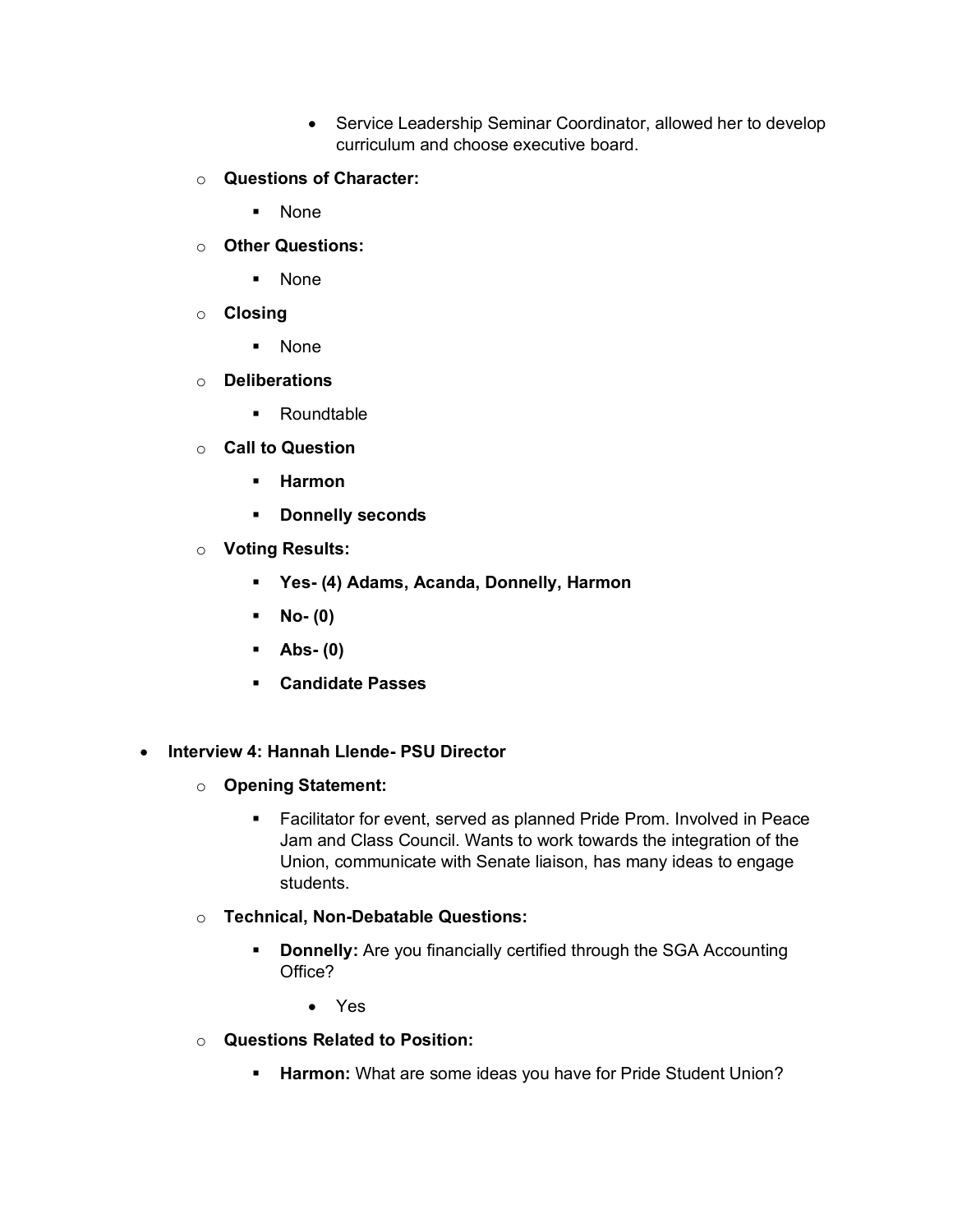- Town Halls to increase engagement, open up engagement through advertising office hours, wants to ensure affiliates have a say on the executive board, making advertising more accessible, increase social media and agency interaction, gender inclusive housing, alumni network.
- **Harmon:** Does PSU meet with the presidents of their affiliates?
	- Yes, currently we do but there is a problem with being able to maintain that so I have been looking for alternatives that would make it more efficient.

# o **Questions of Character:**

- § None
- o **Other Questions:**
	- § None
- o **Closing**
	- Thank you for having me, I am so excited to work with SGA as a whole and the executive board. I think my experiences and involvements on campus have allowed me to be of service.
- o **Deliberations**
	- Roundtable
- o **Call to Question**
	- § **Harmon**
	- § **Donnelly seconds**
- o **Voting Results:**
	- § **Yes- (4) Adams, Acanda, Donnelly, Harmon**
	- § **No- (0)**
	- § **Abs- (0)**
	- § **Candidate Passes**
- **Interview 5: Marcus Williams- PSU Assistant Director**
	- o **Opening Statement:**
		- Has been involved in FLI, SLS, PSU, etc. Excited to take on executive role of PSU.
	- o **Technical, Non-Debatable Questions:**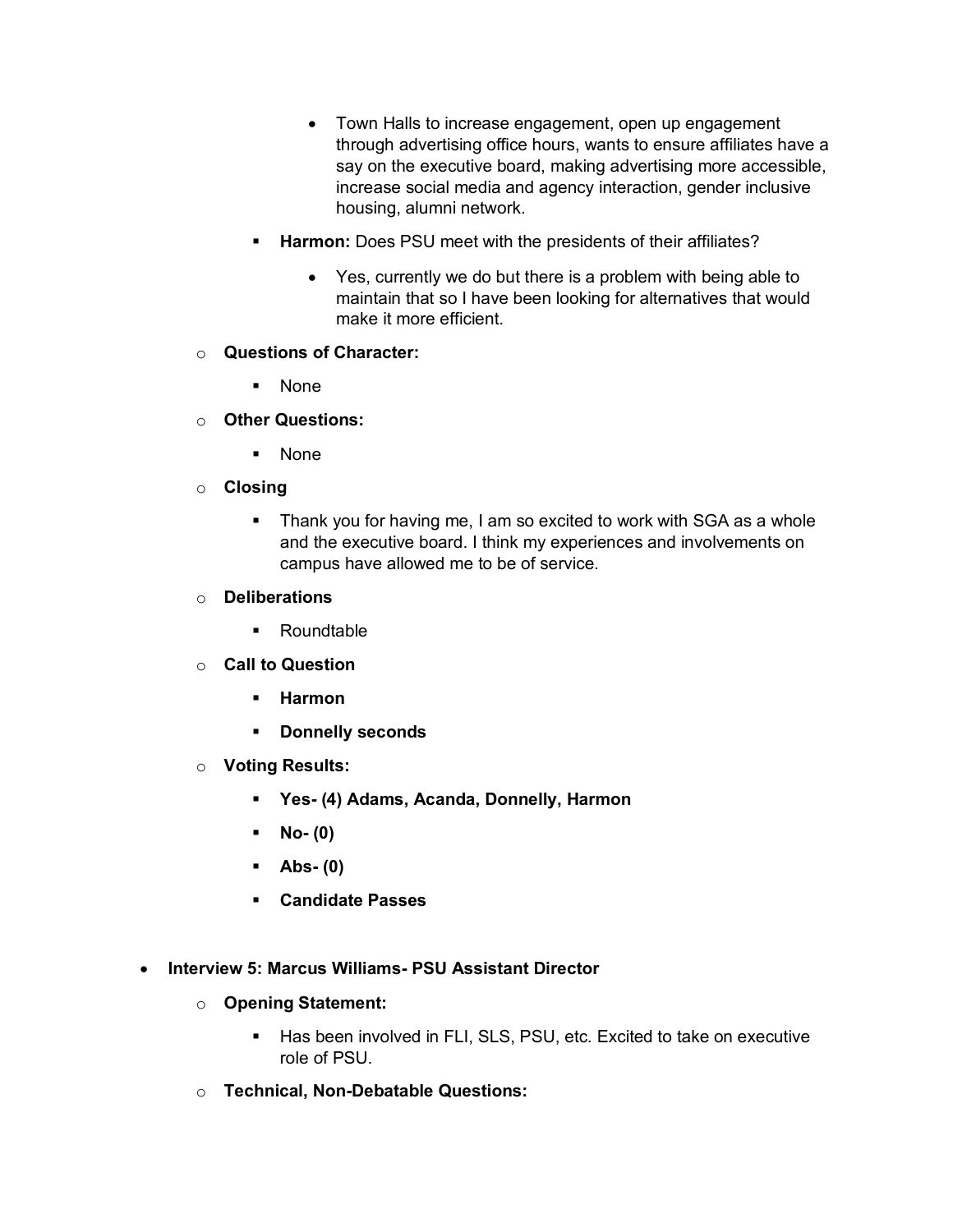- **Harmon:** what position are you applying for?
	- Assistant Director
- **Harmon:** What positions have you held in the past in PSU?
	- Public Relations Coordinator
- o **Questions Related to Position:**
	- **Donnelly:** What is your main goal for PSU?
		- Policy advocacy, wants to ensure that members voices are heard.

#### o **Questions of Character:**

- **E** Harmon: How do you deal with conflict?
	- It is important to understand both sides, rather than trying to place blame. Recognizing that there is a misunderstanding and see how you can work through it.

## o **Other Questions:**

- § None
- o **Closing**
	- Thank you again for taking the time to interview me, thank you for continuing your work, I love the LGBTQ+ community at Florida State and I want to be able to build this community and create the next changemakers.

## o **Deliberations**

- Roundtable
- o **Call to Question**
	- § **Donnelly**
	- § **Acanda seconds**
- o **Voting Results:**
	- § **Yes- (4) Adams, Acanda, Donnelly, Harmon**
	- § **No- (0)**
	- § **Abs- (0)**
	- § **Candidate Passes**
- **Interview 6: Brandon Ocasio- PSU Center Director**
	- o **Opening Statement:**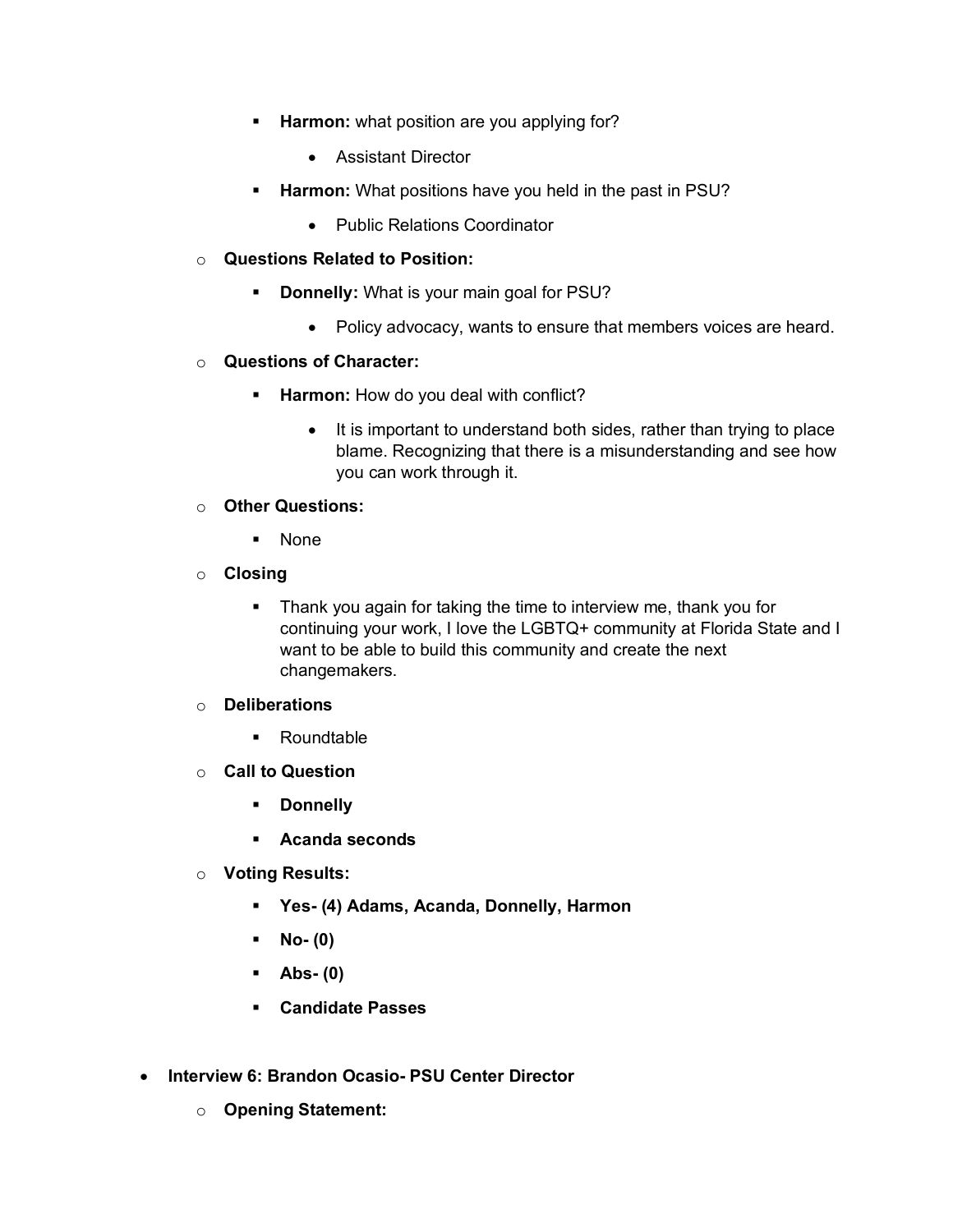- Heavily involved in BSU, HLSU, PSU, Pride U, CARE, Seminole Minority Institute, FLI.
- o **Technical, Non-Debatable Questions:**
	- § None
- o **Questions Related to Position:**
	- **Adams:** How have your past experiences prepared you to serve in this position?
		- Pride U helped prepare to serve on the executive board, gave experience in event planning.
- o **Questions of Character:**
	- **EXTERM** Harmon: How do you handle conflict?
		- Easing tension, empowering everyone's voice to feel heard.
- o **Other Questions:**
	- § None
- o **Closing**
	- Thank you for your time
- o **Deliberations**
	- Roundtable
- o **Call to Question**
	- § **Harmon**
	- § **Donnelly seconds**
- o **Voting Results:**
	- § **Yes- (4) Adams, Acanda, Donnelly, Harmon**
	- § **No- (0)**
	- § **Abs- (0)**
	- § **Candidate Passes**
- **Interview 7: Tan Wang- AASU Treasurer**
	- o **Opening Statement:**
		- Major is accounting, which is why I applied for treasurer. I have been involved in AASU for two years. I was Co-chair of Event Planning Committee.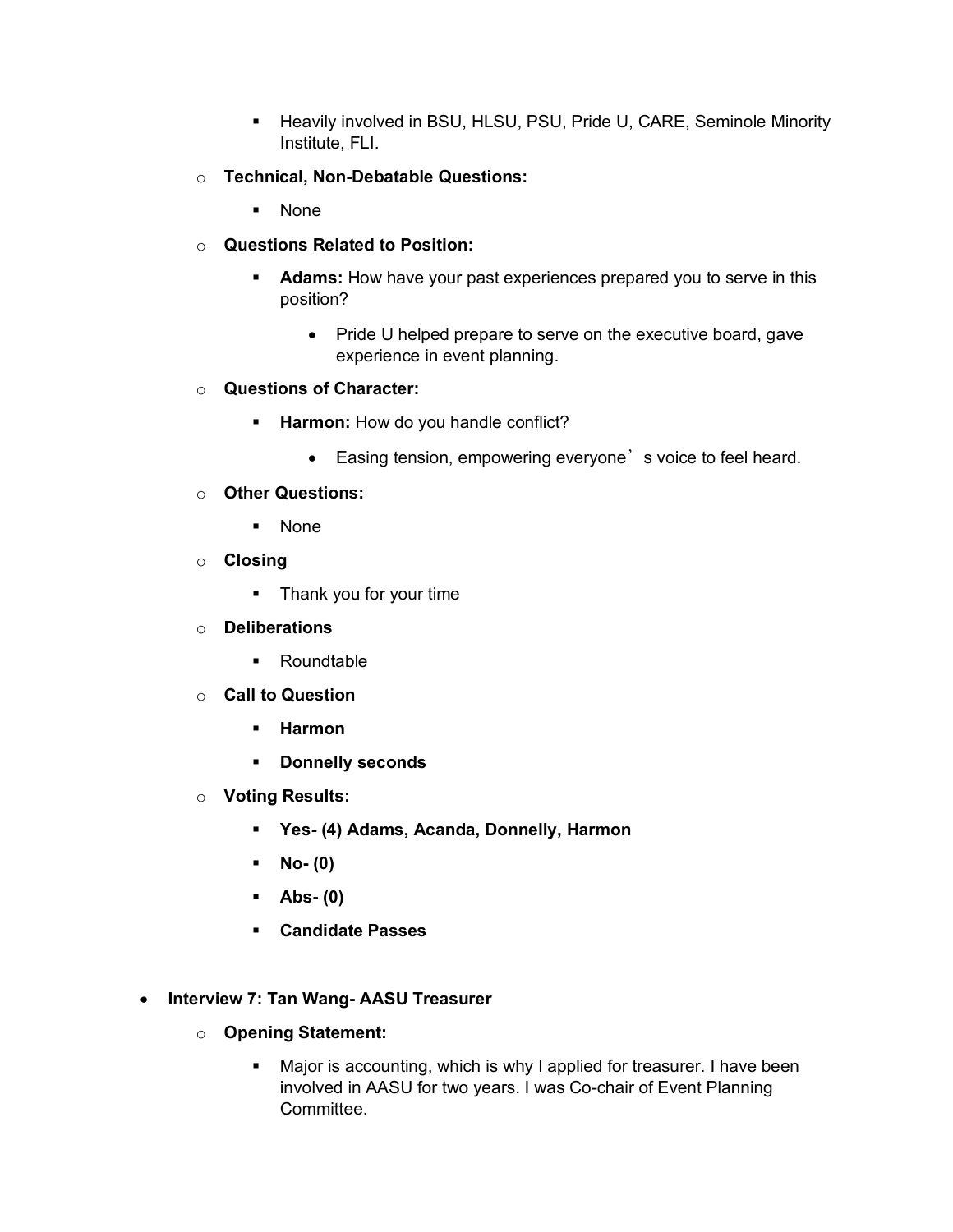- o **Technical, Non-Debatable Questions:**
	- **EXTER Harmon:** Are you financially certified through the SGA Accounting Office?
		- Yes
- o **Questions Related to Position:**
	- **Donnelly:** What influenced you to apply for this position?
		- In high school I was Treasurer of a business club, as accounting major, I want to gain experience as treasurer.
	- § **Donnelly:** Why are you applying specifically for AASU?
		- I am from China, and I want to help spread awareness of our culture.
	- § **Donnelly:** What are your goals for Treasurer?
		- As treasurer in charge of financial aspect, I want to improve communication to ensure everything is done effectively.
- o **Questions of Character:**
	- **EXTERM** How do you deal with conflict?
		- $\bullet$  If it's a team member, I will go directly to them. If it's a member, I will go to their committee head rather than directly to them.
- o **Other Questions:**
	- § None
- o **Closing:**
	- Thank you for this opportunity, if elected, I will do my best to fulfill my responsibility.
- o **Deliberations**
	- Roundtable
- o **Call to Question**
	- § **Harmon**
	- § **Acanda seconds**
- o **Voting Results:**
	- § **Yes- (4) Adams, Acanda, Donnelly, Harmon**
	- § **No- (0)**
	- § **Abs- (0)**